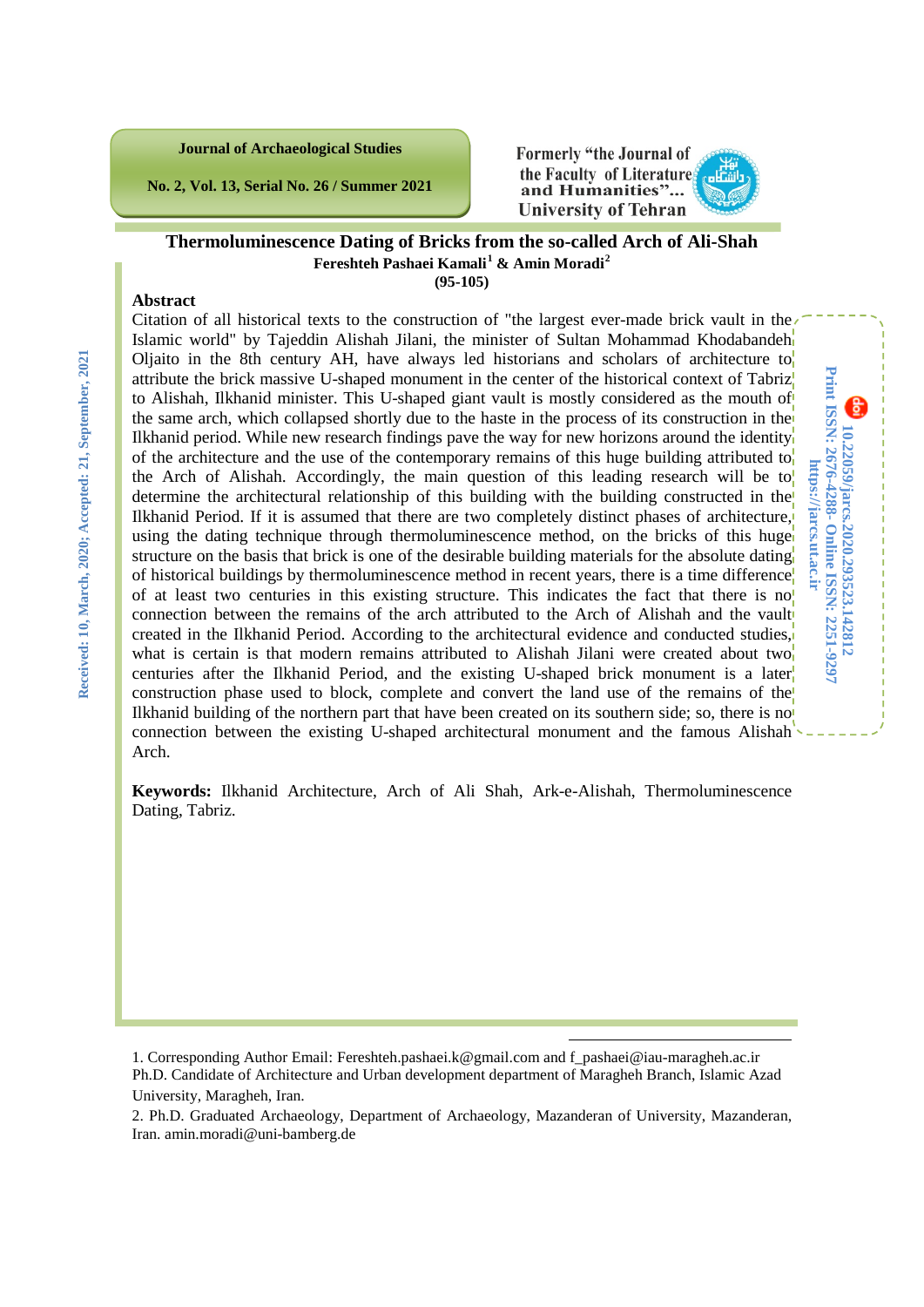#### **1.Introduction**

Applying the new luminescence methodology to establish the dating of historic structures may make luminescence dating more popular among architectural researchers (Chruscinska et al. 2014). The approximately 30-meter-span between the two arms of the U-shape structure known as Arch of Ali Shah has always been compelling to support the unanimous claim of scholars to consider it as a span of a huge arch which coincides with historic descriptions of the monument (Fig 1). It has been also always assumed that the massive vault of the building collapsed soon after its construction, under its own weight (Pope and Ackerman, 1939; Wilber, 1955; Giyasi, 1997; Brambilla, 1980; Ajorloo, 2002; Mansouri and Ajorloo, 2004). Based upon historical sources and chronicles, it was first Donald Wilber (1955), who confirmed that this building was the "historical" Arch of Ali Shah and that its massive walls were originally supporting the world's largest brick vault. His conjectural suggestions never followed a reasonable deduction and are counterintuitive (Moradi and Hoseinpour, 2019). Wilber's findings served as the prominent architectural theory for many decades, essentially confirming a large span arch covering the U-Shape structure. This encouraged other scholars to evaluate different theories in this regard and to the address this architectural void (Brambilla et al. 1980; Mansouri and Ajorloo et al. 2004; Arjoloo et al. 2018).

In 1989, modernization in urban development in Tabriz destroyed the outstanding northern wall which incorporated precisely built muqarnas's as well as some blind arches. This vandalism generated a strong national sentiment for preservation of cultural heritages in Iran and a younger generation of scholarsinitiated studies with a new perspective of interpretation of the huge span of the vault of this monument (Mansouri and Ajorloo et al. 2004). Sarfaraz (1972) was among the pioneers who conducted a series of archaeological excavations to study this building. In his report, he asserts that, like the northern part, the remains of the current structure are the same Arch of Ali Shah where the collapse of the vault can be seen (Sarfaraz et al. 1972). Based on this reasoning, and the ironic chronicles of Ibn Battuta about the Medieval Ali Shah Mosque that "... *Outside, on the right for a person who is standing facing the Qiblah, a school is located and there is a convent on the left*" (Ibn Battuta, 1953: 60), Qiyasi (1997) has considered the U-Shape structure as a vaulted main axis of a symmetric complex encompassing two lofty minarets (Qiyasi et al. 1997). However archaeological evidences have denied the presence of any minarets related to the current remains (Sarfaraz et al. 1972). From this point of view, his conclusion demonstrates the unique influence of Wilber's hypothesis. Despite the distinctly different characters of the two northern and southern structures in this site, until 2019 it was an accepted and established theory that there has been an arch covering the southern part of the monument. This author analyzed the idea of such an arch in this location, and concluded that a vault between the two eastern and western arms in the present remains of the so-called Ali Shah is simply not feasible; thus, no arch or vault has been built there in any time (Moradi and Hoseinpour, 2019).

Although recent archaeological excavations have proven the existence of two diverse identities of the remains of the current building and the older structure in its northern part (Sarfaraz, 1972) (Fig. 3), too often historians mistakenly assume that these different architectural phases belong to the same concept of creating a congregational mosque during the Ilkhanid period (Blair and Bloom 1996; Hillenbrand, 2004). These erroneous assumptions are repeating similar mistaken interpretations and publications of earlier years (Wilber, 1955: 168). In a study conducted by the author (2019) finite element method was employed as a means to clarify the structural limitations of this building in terms of stability, durability and vulnerability. Based upon the above it appears impossible to create any type of arch or vault in the mentioned span where the results highlight a paradox of historical engineering. In fact, this author concluded that the tension resulting from the loads of any kind of vault would exceed the structural capabilities of the load bearing elements and would result in a structural failure, gross deformation and fracture of vertical elements under various loading conditions.

This paper shall explore the fundamental question of "where was this building standing in the construction history of the Ilkhanid Ali Shah's project?". The findings of this research are surprising and controversial as they contradict – based upon solid scientific dating methodology - the long standing traditional theories of architectural historians and archeologists. In this research the current luminescence dating contradicts any hypothesis that this part of the building dates to the Ilkhanid period. The date 512±20 and 514±27 AD, coincides with the time when Tabriz, the capital of Safavid Empire, (1501-1722 CE), was resisting the threatening force of the invading Ottomans. At the time the Ottoman border was not more than a few kilometers away from Tabriz and it would have been a practical solution to enclose the southern area of the Ark, thus creating a solid defensive structure with walls of 12m in width. (Figure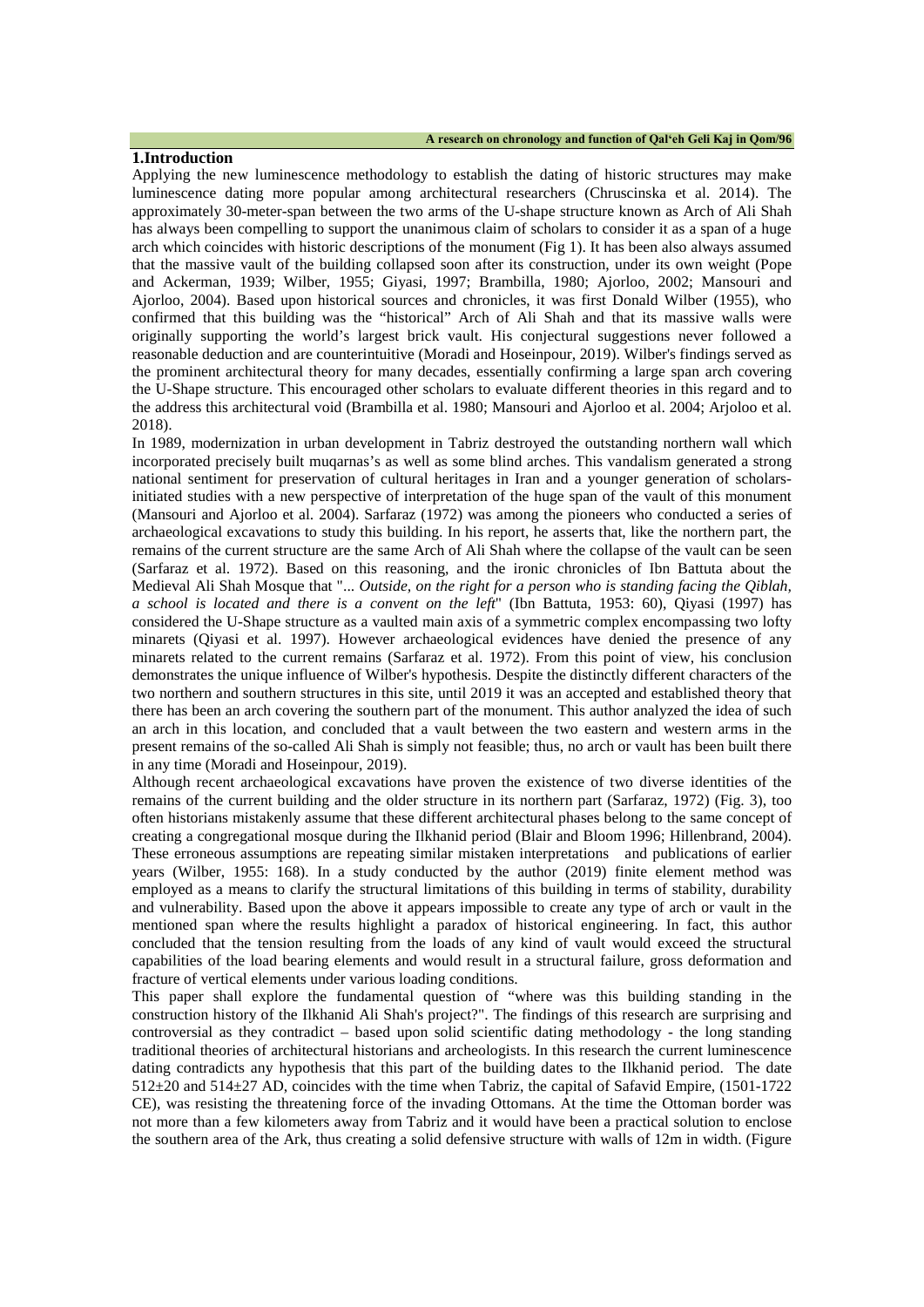#### **97/ Journal of Archaeological Studies No. 2, Vol. 13, Serial No. 26 / Summer 2021**

5. left) To fulfill this challenge a certain amount of technical expertise and ability was necessary. As Figure 5. Presents, the form of the minarets in front of the Ilkhanid structure was the most relevant parameter to shape the initial design of this concept. It's debatable if the incomplete frames of the U-Shape structure were to follow the exact form of the minarets in Chardin's gravure (Fig. 4). To maintain certain equilibrium, the new phase of the construction was added to the existing parts of the building without removing the minarets. This would also ensure the stability and integrity of the existing older walls.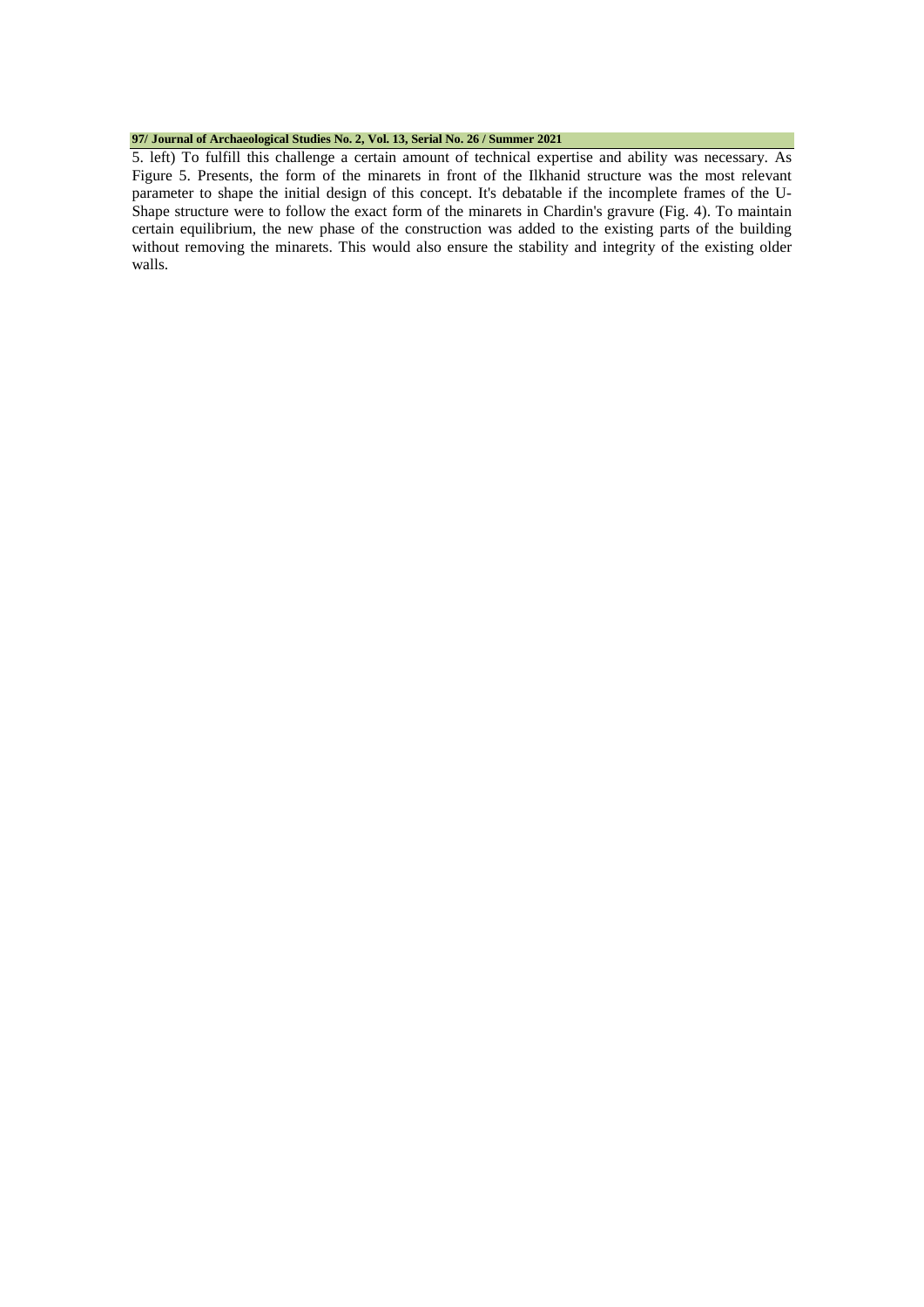## **نتایج سالیابی ترمولومینسانس در بناي موسوم به ارگ علیشاه در تبریز**

**[1](#page-3-0) فرشته پاشائی کمالی دانشجوي دکتري گروه معماري و شهرسازي واحد مراغه، دانشگاه آزاد اسلامی، مراغه، ایران. امین مرادي دانش آموخته دکتراي باستانشناسی دانشگاه مازندران، مازندران، ایران.**

تاریخ دریافت: 1398/04/1؛ تاریخ پذیرش: 1400/06/30

### **چکیده**

اشارات همه متون تاریخی به ایجاد «بزرگترین سازه تاقی آجري در جهان اسلام» توسط تاجالدین علیشاه جیلانی، وزیر سلطان محمد خدابنده اولجایتو در قرن 8 ه.ق، همواره مورخان و محققان تاریخ معماري را بر آن داشته است تا در پی انتساب حجم آجريِ عظیم U شکل در مرکز بافت تاریخی تبریز به علیشاه، وزیر ایلخانی، این سازه U شکل تاقی عظیم را دهانۀ همان تاقی متصور شوند که اندکی پس از ساخت آن و به دلیل تعجیل در فرایند اجرا در دوره ایلخانی فرو ریخته است؛ در حالی که یافتههاي نوین پژوهشی راهگشاي افقهاي نوینی پیرامون هویت معماري و کاربري بقایاي امروزي این بناي منسوب به ارگ علیشاه است. بر همین اساس، پرسمان اصلیِ این پژوهش پیشرو، تعیین ارتباط معماري این بناي مورد نظر با ساختمان ایجادشده در دورة ایلخانی خواهد بود. اگر فرض بر این باشد که دو فاز کاملاً متمایز معماري وجود دارد، با استفاده از فن سالیابی به روش ترمولومینسانس، بر روي آجرهاي این سازه عظیم بر این اساس که آجر یکی از مصالح بنایی مطلوب جهت تاریخگذاري مطلق بناهاي تاریخی به روش ترمولومینسانس در سالهاي اخیر است، اختلاف زمانی حداقل دو قرن را در این سازه موجود را نشان میدهد و این بیانگر این واقعیت است که هیچ ارتباطی بین بقایاي امروزي تاق منسوب به ارگ علیشاه و تاق ایجادشده در دوره ایلخانی وجود ندارد. مطابق با شواهد معماري و مطالعات به عمل آمده، آنچه مسلم است، بقایاي امروزي منسوب به علیشاه جیلانی حدود دو قرن پس از دوره ایلخانی ایجاد شده است و حجم آجري U شکل موجود، فاز ساختمانیِ متأخري است که جهت مسدود کردن، تکمیل و تبدیل کاربري بقایاي بناي ایلخانی بخش شمالی در ضلع جنوبی آن ایجاد شده است و هیچ ارتباطی میان حجم معماري U شکل موجود و تاق معروف علیشاه وجود ندارد.

> **واژههاي کلیدي:** معماري ایلخانی، تاق علیشاه، مسجد علیشاه، نتایج ترمولومینسانس. .1مقدمه

> > 1

امروزه استفاده از روش سالیابی مطلق به روش ترمولومینسانس مورد توجه بسیاري از محققان در حوزه تاریخ معماري است (2014 ,Chruscinska(. در رابطه با حجم معماريِ معروف به علیشاه در تبریز، برآیند ترکیب دو بازوي آجري در امتداد محور شمالی جنوبی، به فاصله تقریبی 30 متر و انطباق آن با گزارشها تاریخی محققان را بر آن داشته است تا بناي مزبور را همان دهانه آجري متصور شوند که علیشاه ِ وزیر به جهت رقابت با شاهکارهاي معماري پیشین و انعکاس شکوه معماريِ ایلخانی، آن را بلندتر از تاق کسري در تیسفون ساخته بود؛ به نحوي که به دلیل تعجیل در عملیات ساختمانی، تاق مزبور تحت تأثیر نیروي وزن خود سازه اندکی پس از اجراي آن فرو ریخته است. (ویلبر، 1365؛ آجرلو و منصوري1382،؛ آجرلو1384،؛ 1997 ,Giyasi ؛ ,Pope 1939) هرچند کاوشهاي باستانشناسی معرف دو فاز متفاوت معماري پیرامون بقایاي امروزي و ساختمان قدیمیتر شمالی است (سرفراز1351،)؛ با این حال، اکثر محققان ضمن نقض توالی تاریخی در روند توسعه معماري بناي مزبور، هر دو بخش را مربوط به بقایاي معماري مسجد علیشاه میدانند که در اوایل قرن 14 م. ایجاد شده است (پیرنیا، 1387؛ بلر و بلوم، 1387؛ ویلبر، 1365). ضمن کشف عدم استانداردهاي لازم جهت اجراي چنین تاق فرضی در دهانه مزبور و همچنین با رد قابلیتهاي سازهاي حجم منسوب به علیشاه جهت انتقال

<span id="page-3-0"></span>gmail.comfereshteh.pashaei.k@ :مسئول نویسندة رایانامۀ .1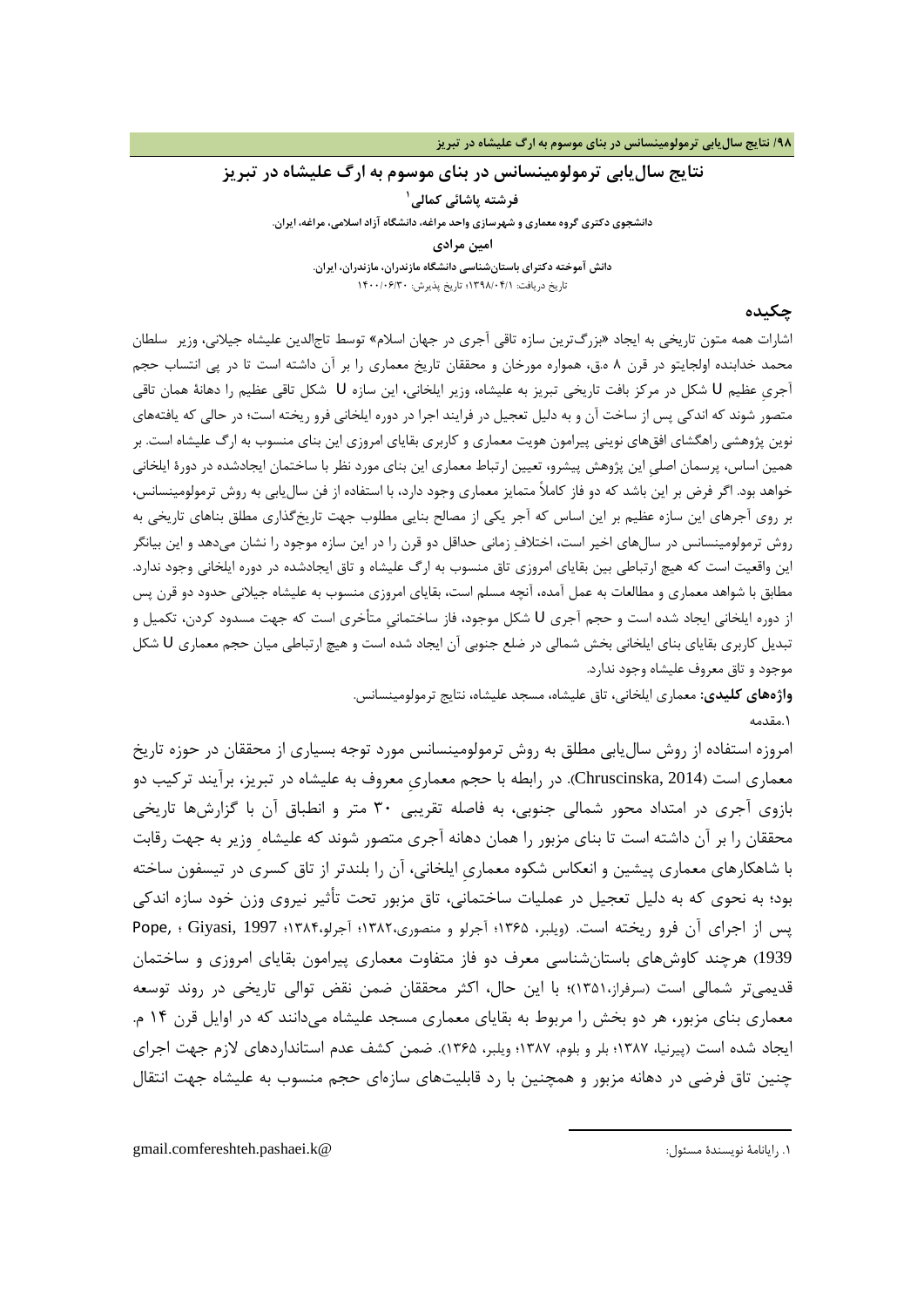# **، دورة ،13 شمارة ،2 تابستان <sup>1400</sup> / <sup>99</sup>** �نا� �طا ی �عات با�تان

نیرو به پایهها و در نتیجه، عدم ایستایی تاق مزبور در دهانۀ مورد نظر،(2019 ,Hoseinpor ,Moradi (چنین نتیجهگیري کردهاند که در هیچ بازه زمانی هیچ نوع پوششی از نوع تاق و قوس در فاصله بین دو بازوي آجري ایجاد نشده است. به همین ترتیب، از نقطه نظر ایستایی، بقایاي امروزي معروف به تاق علیشاه در تضاد کامل با مسجد دوره قرونوسطایی با تاق بزرگ آن است. با رد نظریه امکان اجراي تاق در بقایاي امروزي منسوب به علیشاه بلافاصله چنین سؤالی مطرح خواهد شد که ماهیت معماري و دلایل ایجاد چنان سازه عظیمی در ارتباط با بقایاي معماري قدیمیتر شمالی چیست؟ یافتههاي تحقیق پیش رو نقطه مقابل بیش از 60 سال مطالعات تاریخ معماري در این زمینه خواهد بود.

## **.2پیشینۀ تحقیق**

ضمن تمرکز بر متون تاریخی و انطباق آن با بقایاي معماري U شکل در تبریز، (ویلبر، 1365) نخستین کسی است که حجم آجريِ امروزي را همان بقایاي تاق علیشاه معرفی کرده است. با توجه بر پیشزمینۀ ایجادشده توسط ویلبر، محققان و تاریخدانان بعد از وي نیز همواره از بزرگترین تاق آجري جهان در آنچه که امروزه به عنوان ارك علیشاه معرفی شده است سخن گفته و آن را بخشی از بقایاي پروژه معماري مسجد علیشاه در تبریز دانستهاند(1997 ,Giyasi؛1932 ,Pope(.تخریب بخش اعظمی از مجموعۀ معماري متصل به بقایاي امروزي در سال ،1360 نسل جدید محققان تاریخ معماري را بر آن داشت تا فاصله بین دو بازوي آجري در بقایاي ضلع جنوبی را دهانۀ تاق مرتفعی متصور شوند که علیشاه به تقلید از معماري ساسانی آن را مرتفعتر از تاق ایوان کسري در تیسفون ایجاد کرده بود (منصوري و آجرلو، 1382). از طرفی، سرفراز در گزارشها باستانشناسی خود چنین ادعا میکند که باقیماندة ساختار فعلی همان طاق علیشاه است که فروریخته است (سرفراز، 1351). با تأکید بر توضیحات ابنبطوطه مبنی بر اینکه: "... در بیرون [مسجد علیشاه]، در سمت راست براي شخصی که در مقابل قبله ایستاده است، یک مدرسه و در سمت چپ صومعه وجود دارد( ,Battuta Ibn 78 1953:). غیاثی همچون ویلبر، بقایاي امروزي بناي علیشاه را بخشی از پروژه عظیم معماري متصور شده است که توسط دو کاربري پیرامونی احاطهشده و حجرههایی در پیرامون آن را فرا گرفته است. با این حال، بازآفرینی کاربريهاي جانبی، همچنین وجود دو منارة رفیع بر سردر ورودي بنا کاملاً تصادفی بوده و هیچ سندي در رابطه با آن ارائه نشده است(1997 ,Giyasi؛ منصوري و آجرلو، 1382)؛ در حالی که شواهد باستانشناسی وجود هرگونه مناره مربوط به بقایاي فعلی را انکار کرده است (سرفراز، 1351).

## **.3روشهاي آزمایشگاهی**

آجر یکی از مصالح بنّایی مطلوب جهت تاریخگذاري مطلق بناهاي تاریخی به روش ترمولومینسانس در سالهای اخیر است (1960 .Grogler and et al. 1960; Kennedy et al وttp: در پژوهش پیشرو نتایج حاصل از آنالیز دو نمونه آجر از بقایاي معماري منسوب به علیشاه در تبریز ارائه خواهد شد که طی یک بررسی کوتاه مدت در سال 1398 ضمن بازبینیِ ساختار معماري آن به دست آمد. تصویر 1 نشاندهندة موقعیت دقیق نمونههاي به دست آمده است که در آن نمونهها پس از جدا شدن از مقطع داخلی سلولهاي جانبی زیر نور قرمز، در بستههاي مات به آزمایشگاه پژوهشگاه میراث فرهنگی و گردشگري کشور منتقل گردیدند.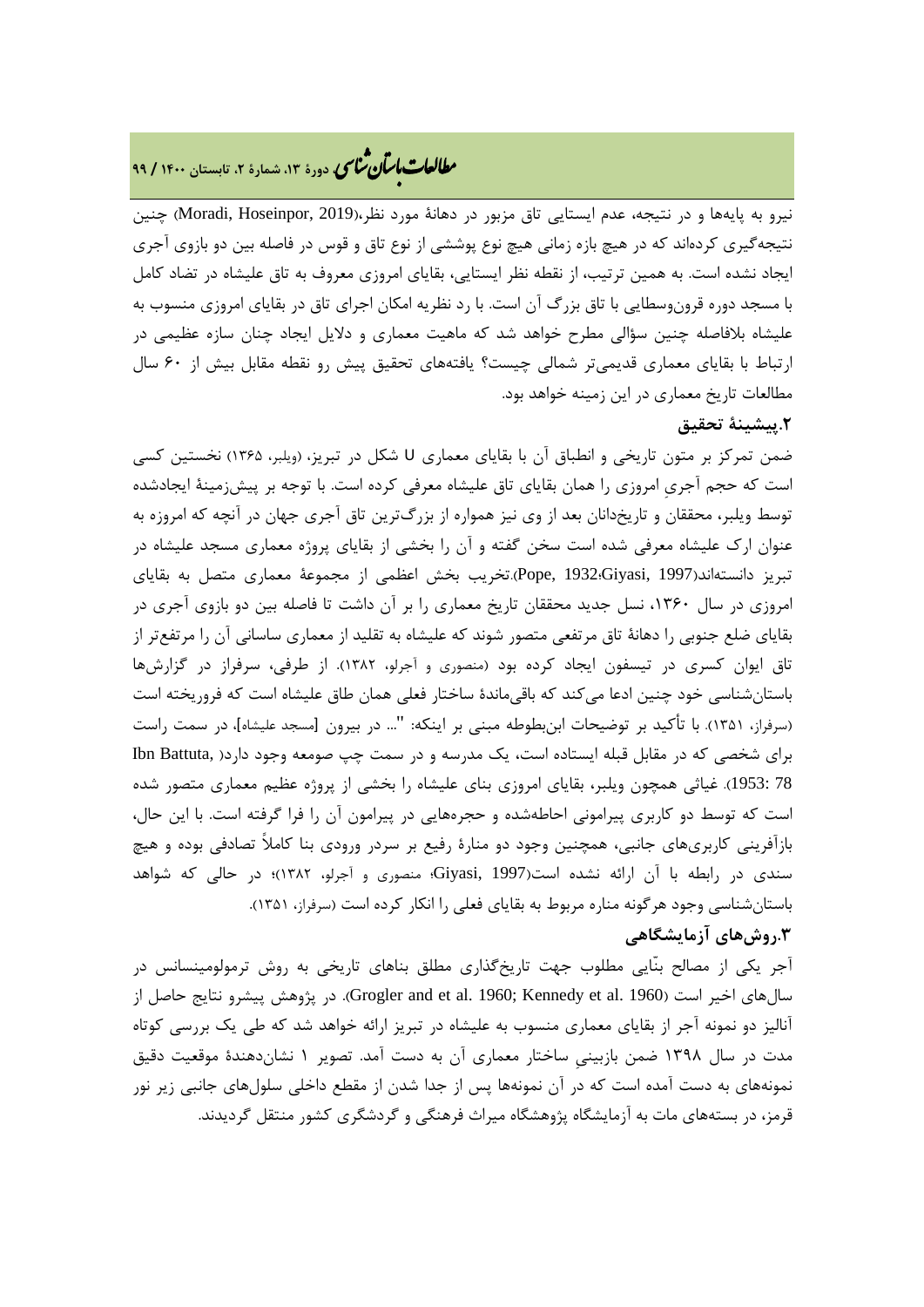**/100 نتایج سالیابی ترمولومینسانس در بناي موسوم به ارگ علیشاه در تبریز**



Figure 1- Exact position of the samples obtained for salvage studies. با توجه به همگن بودن بافت داخلی سلولها از نظر مشخصات فیزیکیِ آجرها و ضمن احترام به ماهیت فرهنگی بنا، نمونهبرداري محدود به پایینترین طراز موجود از سلولهاي داخلیِ بازوهاي آجري گردید تا ضمن اطمینان حاصل از جذب کمترین میزان از نور آفتاب، از آلودگیهاي محیطی و رسوبات موجود حاصل از رطوبت در ترازهایی بالایی اجتناب گردد. این نمونهها با روش GRAIN FINE آمادهسازي و با روش DOSE ADDITIVE پرتودهی و اندازهگیري شدند. براي آمادهسازي دز معادل (ED(، ابتدا نمونهها را با اسید اسیتیک %5 تیمار داده، سپس از هر نمونه تعداد 30 قرص تهیه گردید. براي 10 قرص پس از قرار گرفتن درون کوره و بر روي صفحهاي از آلیاژ نیکل-کروم در محیط نیتروژن کاملاً خالص، نمودار درخشش ( Glow Curve (اندازهگیري و در مرحله بعد تعدادي قرص به وسیله یک چشمه بتا از ایزوتوپ استرانسیوم 90 (-Sr 90) با دزهاي مختلف پرتودهی شد. نیمی از قرصها دو روز پس از پرتودهی و نیم دیگر پس از یک ماه اندازهگیري شدند تا پدیده از دست رفتن اطلاعات در آنها بررسی شود. در مرحله بعد، از هر نمونه 10 قرص به وسیله چشمه آلفا از ایزوتوپ امریسیم 241 (-241Am (با دوزهاي مختلف پرتودهی و با استفاده از اندازهگیري آنها، مقدار انرژي مؤثر پرتو آلفا و حساسیت نمونهها به پرتو آلفا اندازهگیري شد. با مقایسه نمودار درخشش اولیه (نمودار ترمولومینسانس طبیعی نمونه) و نمودار درخشش بخش پرتودهی شده با پرتو بتا، میزان انرژي ذخیرهشده در نمونه یا دز معادل محاسبه شده است. به جهت تعیین میزان انرژي عناصر پرتوزا در محیط اطراف نمونه در طی یک سال، یک دزیمتر محیطی که شامل 5 عدد بلور کلسیم فلوراید با نام تجاري 400TLD بودند به مدت 31 روز در داخل محدودة نمونهبرداري نصب گردید که پس از اندازهگیري و محاسبه، مقدار عددي 0/99 میلیگري در سال به دست آمد. سیستم مورد نظر براي انجام آزمایشها مورد نظر دستگاه اندازهگیري ترمولومینسانس مدل 7188 ساخت شرکت ELSEC انگلستان بوده است. با توجه به نتایج به دست آمده، دو تاریخ با محدوده زمانی 514±20 و 512±27 سال براي نمونهها ارائه گردید.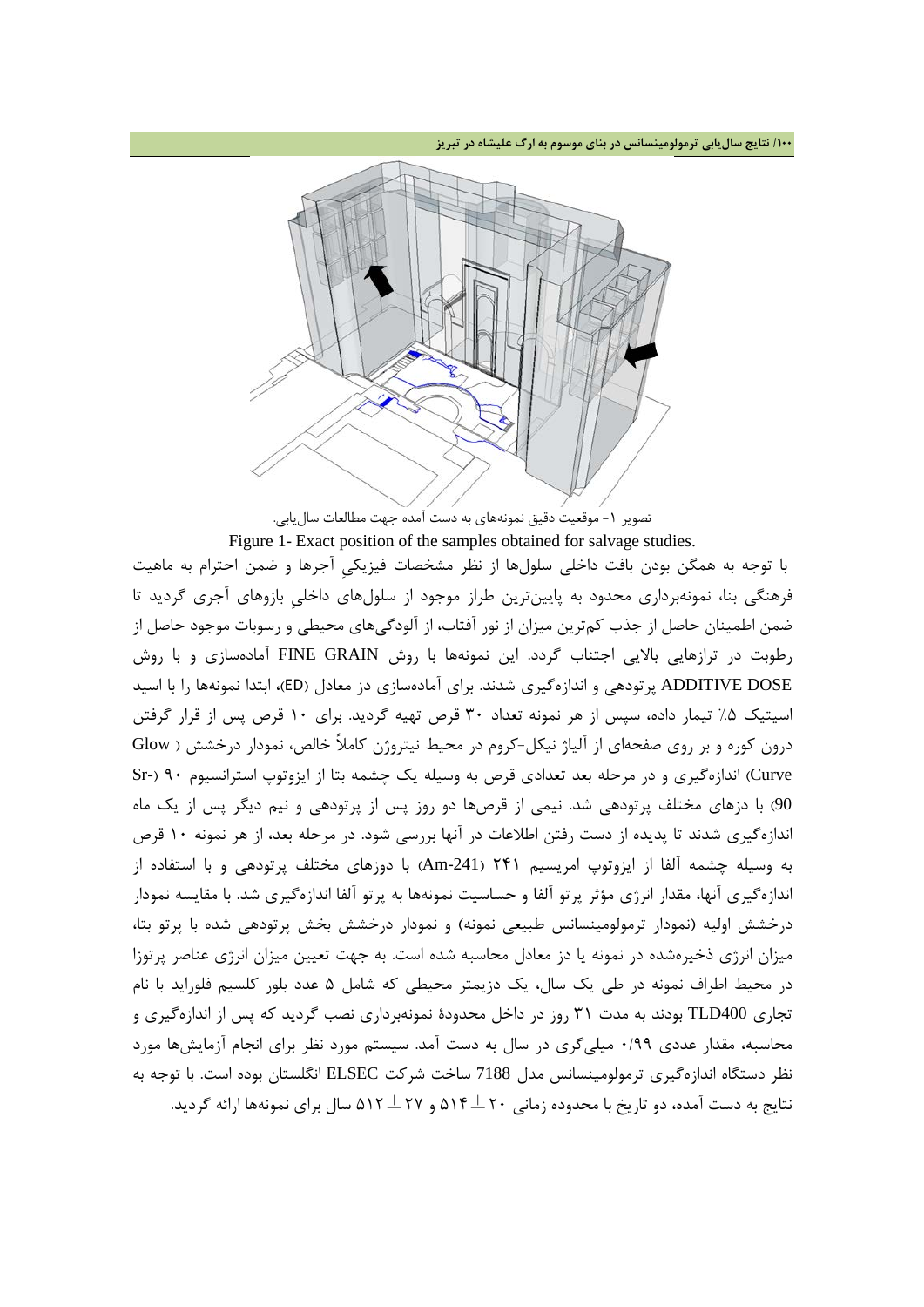

تصویر ۲- منحنی ترمولومینسانس برای دو نمونه آجر از بنای منسوب به علیشاه در تبریز که در آن الف: نمودار ترمولومینسانس طبیعی نمونه و ب: نمودار ترمولومینسانس نمونه پس از پرتودهی با چشمه بتا است.

Figure 2 - Thermoluminescence curve for two brick samples from the building attributed to Alisha in Tabriz, in which A: the natural thermoluminescence diagram of the sample and B: the thermoluminescence diagram of the sample after irradiation with beta source.

## **.4تفسیر نتایج**

آنچه تاکنون بدان پرداخته شد، نخستین تجربیات تاریخ معماري در زمینه سالیابی مطلق یک بناي مربوط به دوران اسلامی در ایران بوده است. مطابق با نتایج به دست آمده، دو تاریخِ 512±27 و 514±20 سال قبل براي عملیات ساختمانی در سازه منسوب به ارك علیشاه در تبریز مشخص شد. بدین ترتیب، در اولین مرحله و با تأیید مطالعات پیشینِ نگارندگان در زمینۀ نقض وجود هر گونه تاق و قوس در سازه مزبور ( & Moradi 2019 Hoseinpour(، ایدة انتساب حجم معماري مورد نظر به دوره ایلخانی (1368-1206 م.) مورد تردید واقع خواهد شد. مطابق با تصویر ۳. چنین به نظر می رسد که بقایای امروزی فاز متأخر معماری است که به لحاظ فن اجرا، مصالح ساختمانی و آرایههاي تزئینی هیچ نوع هماهنگی و همخوانی با بخش قدیمیتر نداشته است. ممکن است این استدلال مطرح شود که بخش امروزي بدون توجه به کارکرد معماري بخش شمالی با هدف مسدود کردن ضلع جنوبی سازه قدیمیتر و با اندیشه تکمیل اضلاع آن الحاق شده باشد.



تصویر ۳- مجموعۀ معروف به علیشاه قبل از تخریب بقایای بخش شمالی (سمت راست هر تصویر). Figure 3 - The collection known as Alisha before the destruction of the remains of the northern part (right of each image).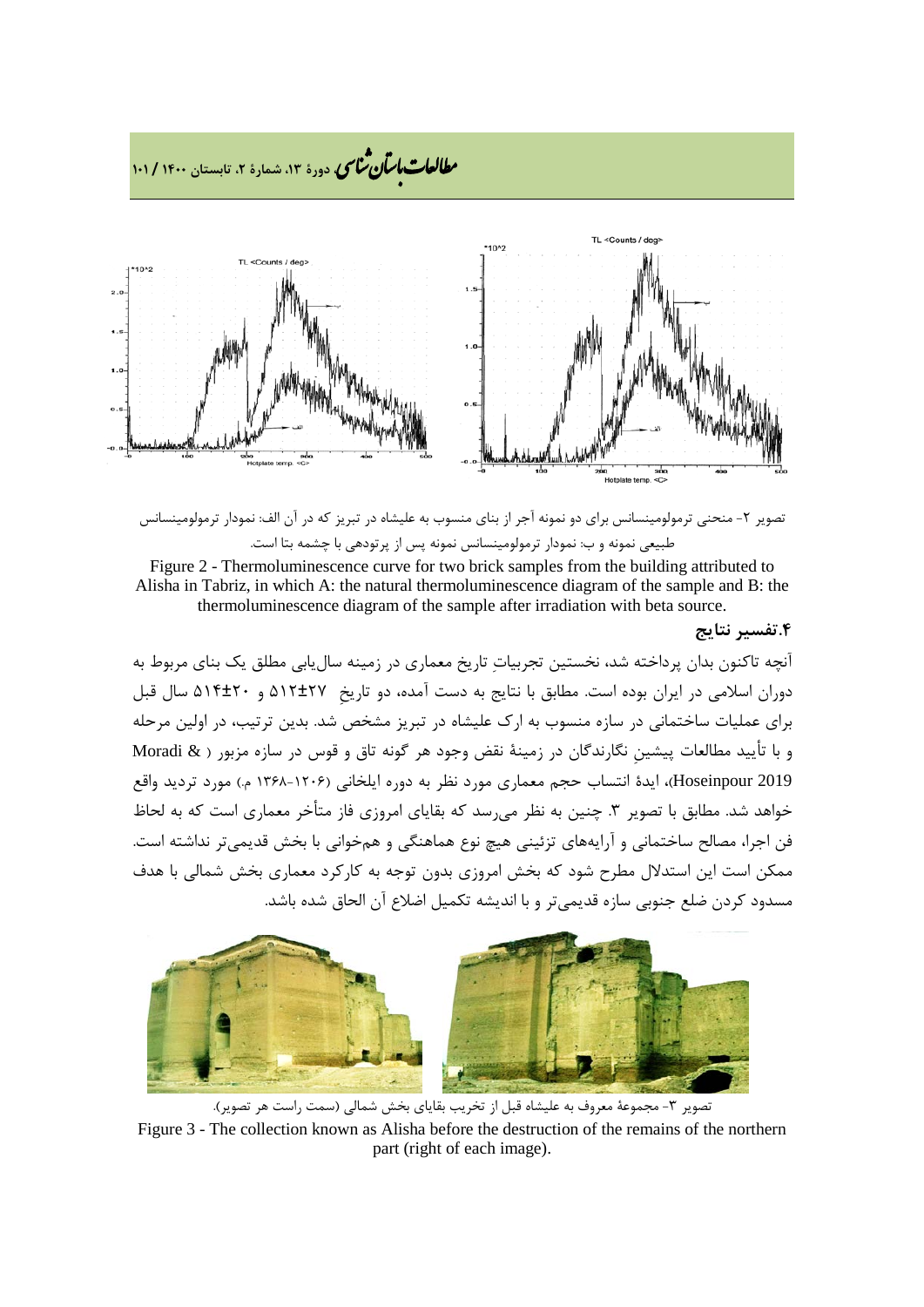**/102 نتایج سالیابی ترمولومینسانس در بناي موسوم به ارگ علیشاه در تبریز**

طرح چنین ایدهاي هنگامی از منطق معماري برخوردار خواهد بود که تقدم تاریخیِ بقایاي شمالی که سازة امروزي بدان الحاق شده است، مورد تأیید باشد. شاردن در گراوري که از شهر تبریز تهیه کرده است، مسجد علیشاه را به صورت حجم معماري بزرگی شامل بقایاي یک تاق ویران شده و دو مناره عظیم در گوشههاي بنا مشخص کرده است (41 1686: ,Chardin(.) تصویر 4) از طرفی، گزارش تصویري وي در انطباق کامل با یافتههاي مربوط به کاوش سرفراز (1351) و تأیید انتساب قسمت شمالیِ بقایاي امروزي به دوره ایلخانی است. به همین ترتیب و با توجه به نتایج سالیابی به دست آمده میتوان گفت که حجم معماري U شکل، به فاصلۀ زمانی دو قرن از تاریخ ساخت بنا (قرن ١٣ م./٨ ه.ق) و در دوران صفوي (قرن ١٥ م./ ١٠ ه.ق) به بقایاي تخریبشده مسجد علیشاه به نحوي الحاق گشته است که فرورفتگی بازوهاي آجريِ بقایاي امروزي، بدون حذف منارهها از سازه قدیمیتر شمالی (ایلخانی)، مؤید دو دوره کاملاً متفاوت معماري در این بنا است.



تصویر ۴- موقعیت مسجد علیشاه در بافت تاریخی شهر تبریز مربوط به قرن ١١ ه.ق/ ٧ م. (Chardin, 1686: 41). Figure 4- The location of Alisha Mosque in the historical context of Tabriz related to the 11th century AH / 7 AD. (Chardin, 1686: 41).

هرچند تشخیص دو فاز متفاوت معماري در محوطۀ علیشاه، قبل از تخریب بقایاي بخش شمالی در سال ،1360 موضوعی بوده است که در گزارشها باستانشناسی بارها بدان پرداخت شده است؛ با این حال، اکثر محققان ایجاد سازه امروزي و فرایند الحاق آن به بخش شمالیِ قدیمی را مربوط به همان بازة زمانی دانستهاند (سرفراز، 1351؛ منصوري و آجرلو 1384). بررسی ضرورت الحاق چنان حجم عظیمی جهت تکمیل اضلاع معماري بقایاي ایلخانی و در نهایت ایجاد محوطه محصوري با وسعت بیش از 3000 مترمربع با دیوارهایی به قطر 12 متر و همپوشانی تاریخ ساخت آن با قرن 15 م/. 10 ه.ق بلافاصله یادآور تنشهاي سیاسی بین دو دولت ایران و عثمانی (-903 854 ه.ق) خواهد بود؛ چراکه ایجاد استحکامات دفاعی در شرایط مزبور، با صرف کمترین هزینه و در کوتاهترین زمان، ضمن تعمیر و استفاده مجدد از بقایاي معماري بخش شمالی، سادهترین راهکار جهت دستیابی به چنان هدفی بوده است. از طرفی، وجود کارگاههاي توپسازي در داخل محوطه (سرفراز، 1351)، همچنین آثار باقیمانده از تخریب توپ در جدارة بقاي امروزي بیانگر این واقعیت است که این محوطه نهتنها بارها مورد حمله توپخانههاي مختلف قرار گرفته است؛ بلکه یکی از مهمترین مراکز تهیه و تجهیز ادوات جنگی در داخل این مجموعه قرار داشته است. ممکن است با طرح مسئله محدودیت زمانی در شرایط جنگ، صحت نظریه فوق مورد تردید واقع شود؛ با این حال، چنان اتصالی به ساختمانی دوره ایلخانی به یک باره و بدون مقدمه صورت نپذیرفته است. مطابق با شواهد معماري، چنین به نظر میرسد که ابتدا با استفاده از مصالح بنّایی در دسترس، قسمت جنوبی را بهطور موقت مسدود کردهاند (تصویر 5) تا فرصت لازم براي ساخت حجم امروزي فراهم گردد. بدین ترتیب با تکمیل الحاق بقایاي امروزي، دو امکان وجود داشته است. احتمال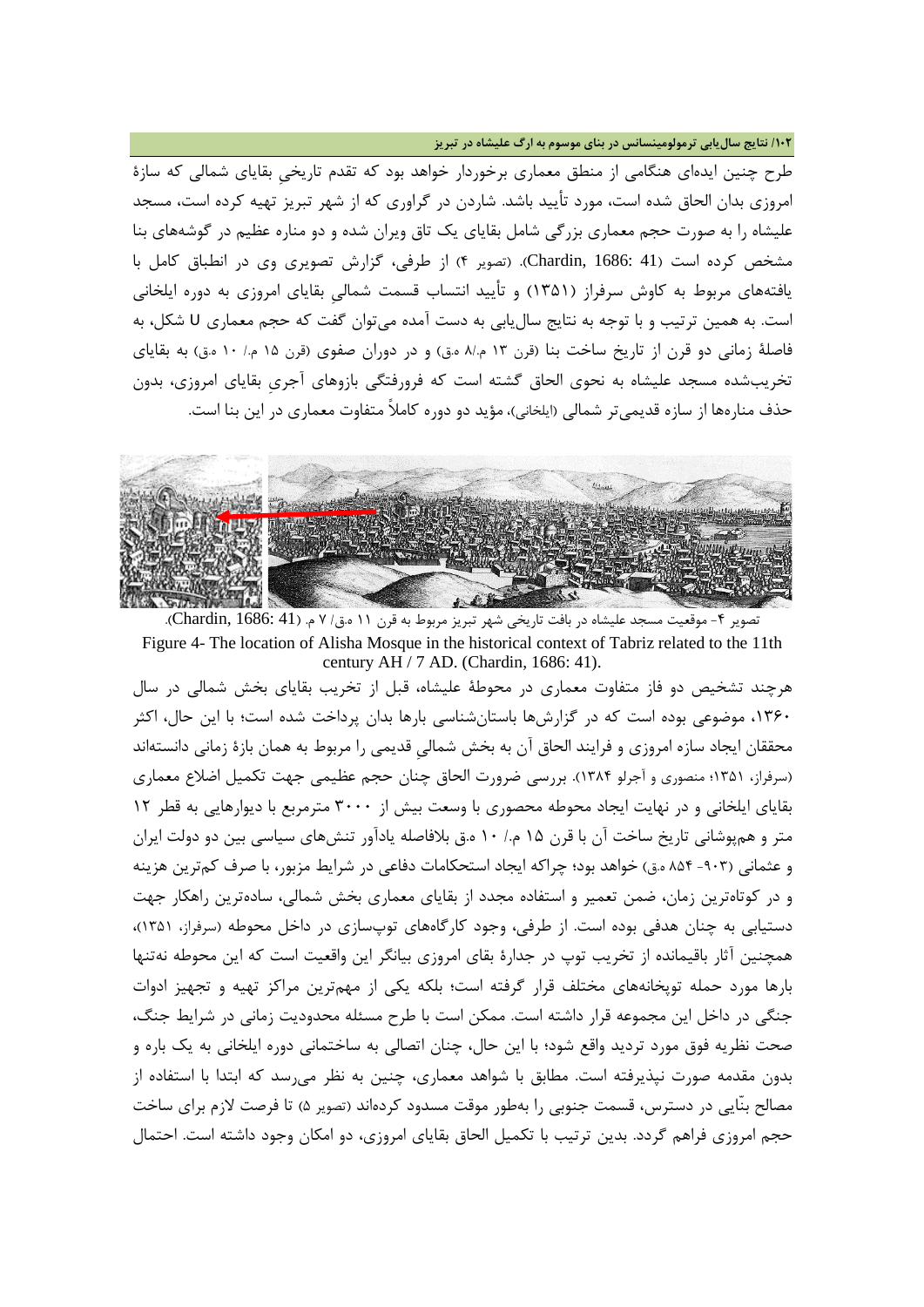# مطالعات *ماسآن مثانی* دورهٔ ۱۳، شمارهٔ ۲، تابستان ۱۴۰۰ / ۱۰۳

اول حذف بقایای دیوار موقت (تصویر ۵- قرمز) و گسترش فضای داخلی محوطه مستطیل شکل پس از تکمیل پروژه بوده است؛ با این حال احتمال امکان دوم مبنی بر حفظ سازه موقت بسیار بالا بوده است؛ چراکه در این صورت، ضمن مدیرت زمان جهت تعمیر بخشهاي فرسوده شمالی، لایههاي دفاعی در چنان قلعه عظیمی تقویتشده و امکان نفوذ به بخشهاي داخلی آن بسیار مشکل میشد. با پذیرش فرضیه فوق میتوان گفت فرم مشابهی شامل یک پشتبند نیمدایره در دو بخش الحاق شده متأخر تکرار شده است. بدین ترتیب میتوان نتیجه گرفت که اجراي هر دو حجم در فاصله زمانی اندکی و یا حتی به وسیله معمار واحدي صورت پذیرفته است.



تصویر ۵- چپ: دیوار موقت با مصالح معماري کمارزش (قلوهسنگ) جهت مسدود کردن موقت قسمت جنوبی بقایاي ایلخانیِ شمالی؛ راست: بقایاي ایلخانی (آبی) و ترکیب آن با حجم آجري U شکل جهت مسدود کردن ضلع جنوبیِ بقایاي ایلخانی. Figure 5 - Left: Temporary wall with low-quality architectural materials (rubble) to temporarily block the southern part of the northern patriarchal remains; Right: Patriarchal remains (blue) and its combination with a U-shaped brick volume to block the southern side of the patriarchal remains.

 آنچه در طراحی و ساخت یک قلعه نظامی بسیار حائز اهمیت است، وجود راهروهایی جهت انتقال نیرو و تجهیزات نظامی در سریعترین بازه زمانی ممکن است. چنین تدبیري در ترکیب معماري فوق با وجود راهروهایی در قسمت فوقانی دیوارِ 12 متري مرتفع گشته است. (تصویر 6) چنین به نظر میرسد که راهروي فوق ضمن امتداد در قسمت امروزي، از طریق دو درگاه در بخش شمالیِ بازوهاي آجري به قسمت فوقانیِ دیوار شمالی نیز منتهی میشده است؛ از طرفی، امکان دسترسی به راهروي مزبور از طریق یک دستگاه پلکانی که در داخل دیوار شرقی تراشیده شده بود فراهم میشد (سرفراز، 1351).



تصویر ۵- راهروهای جانبی در قسمت فوقانی بقایای امروزی به همراه مزغلهایی برای تیراندازی. Figure 5. Side corridors at the top of today's wreckage with shooting aids.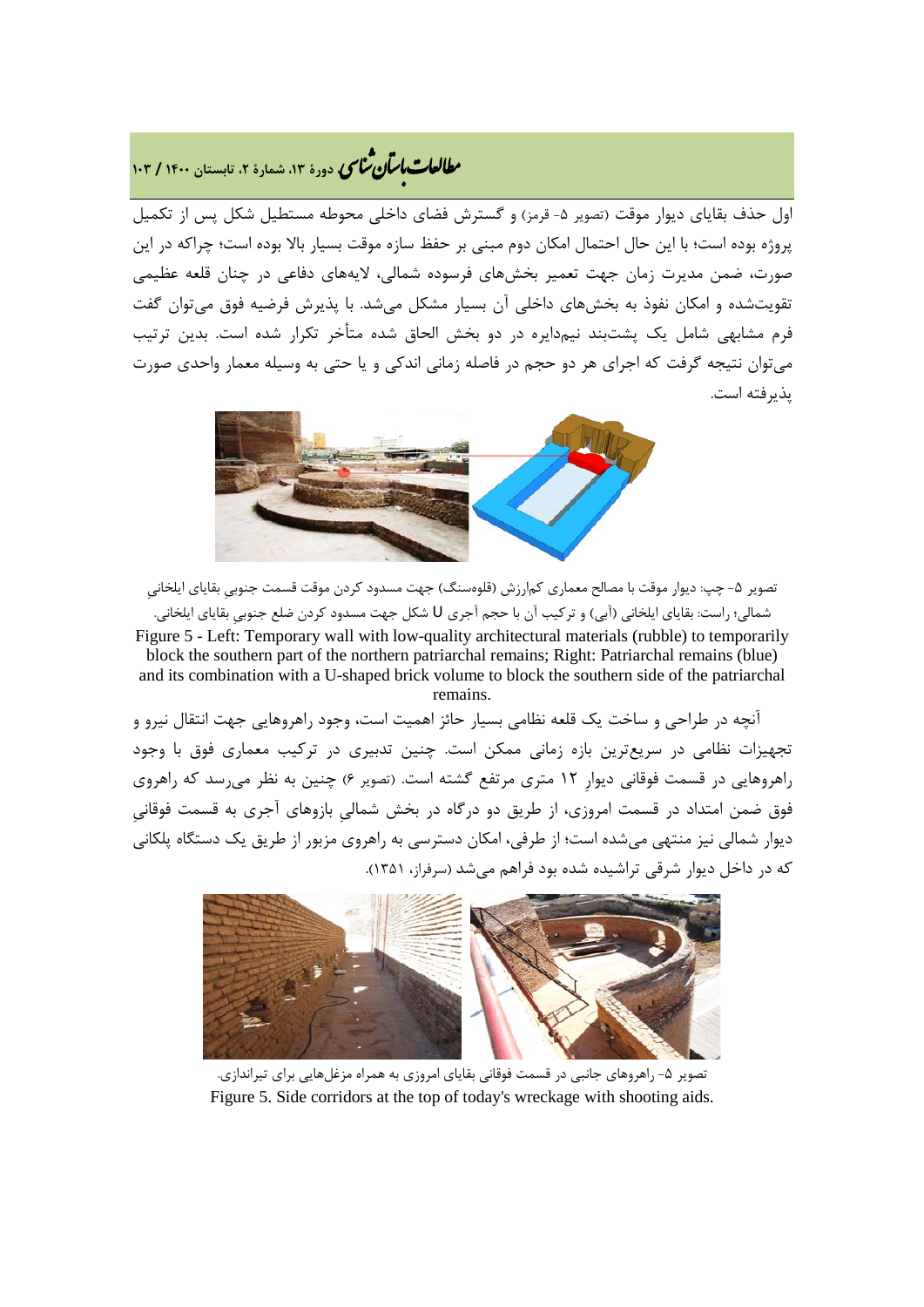**/104 نتایج سالیابی ترمولومینسانس در بناي موسوم به ارگ علیشاه در تبریز**

مطابق با تصویر .1 بخش اعظمی از جدارههاي قسمت امروزي بهصورت میانتهی اجرا شده است؛ تدبیر فوق علاوه بر کاهش وزن بنا، روند ساختوساز را به میزان قابلتوجهی سرعت بخشیده است ( & Moradi 2019 Hoseinpour(. وجود بلندترین محراب جهان در بخش جنوبی بقایاي امروزي بسیار از محققان را بر آن داشته است تا بخش مزبور را همان بقایاي مسجد علیشاه متصور شوند (منصوري و آجرلو، 1382). با این حال، تبدیل اکثر معابد پیش از اسلام به مسجد، با ایجاد محراب و مسدود نمودن تمامی وروديها در ضلع جنوبی، جهت قبله، صورت گرفته است (2004 Hillenbrand (از طرفی هیچ مسجدي با وروديهاي مضاعف در ضلع قبله شناسایی نشده است. (حجت و دیگران، 1394) باید خاطر نشان کرد که مسئله جهاد و شهادت جزء برترین آمال نظامیان بوده است که با برانگیخته شدن احساسات مردمی از سوي روحانیون مذهبی تقویت میشده است. در همین راستا، تحدید دین، انگیزه بسیاري از مردم جهت جنگ با نیروي متخاصم به منظور دفاع از آن بوده است (مرادي، 1398). بدین ترتیب، کشته شدن در چنین جنگی معادل سعادت دنیوي و اخروي بوده تا آنجا که عبور از دیوار منتهی به قبله به وسیله دو دروازه در بناي مزبور به بهترین نحو ممکن چنین حسی را القا میکرده است. (تصویر 6)



تصویر ۶- بقایای امروزي حجم معماري U شکل در تبریز که جهت تکمیل دیوارهاي بخش ایلخانی بدان افزوده شده است.

Figure 6- Remains of today's U-shaped architectural volume In Tabriz, to complete the walls of the patriarchal section Has been added.

#### **.5نتیجه**

مطابق با منشور ونیز، توجه به تمامی ابعاد تاریخیِ یک بناي تاریخی حائز اهمیت است؛ از این دیدگاه، شناخت محوطۀ علیشاه جداییناپذیر از لایههاي مختلف تاریخی در آن است. با توجه به نتایج سالیابی ترمولومینسانس (512±27 و 514±20)، میتوان با رویکرد به نوع معماري و تاریخ پیشنهادي به امکانپذیريِ اجراي آن توسط هر دو دولت صفوي یا عثمانی تأکید کرد؛ چراکه حاکمان هر دو سلسله زمان و فرصت کافی براي اجراي چنین ساختار دفاعیِ عظیمی در تبریز داشتهاند. آنچه مسلم است، بقایاي امروزي منسوب به علیشاه جیلاینی در حدود دو قرن پس از دوره ایلخانی ایجاد شده است. مطابق آنچه بدان پرداخت شد، چنین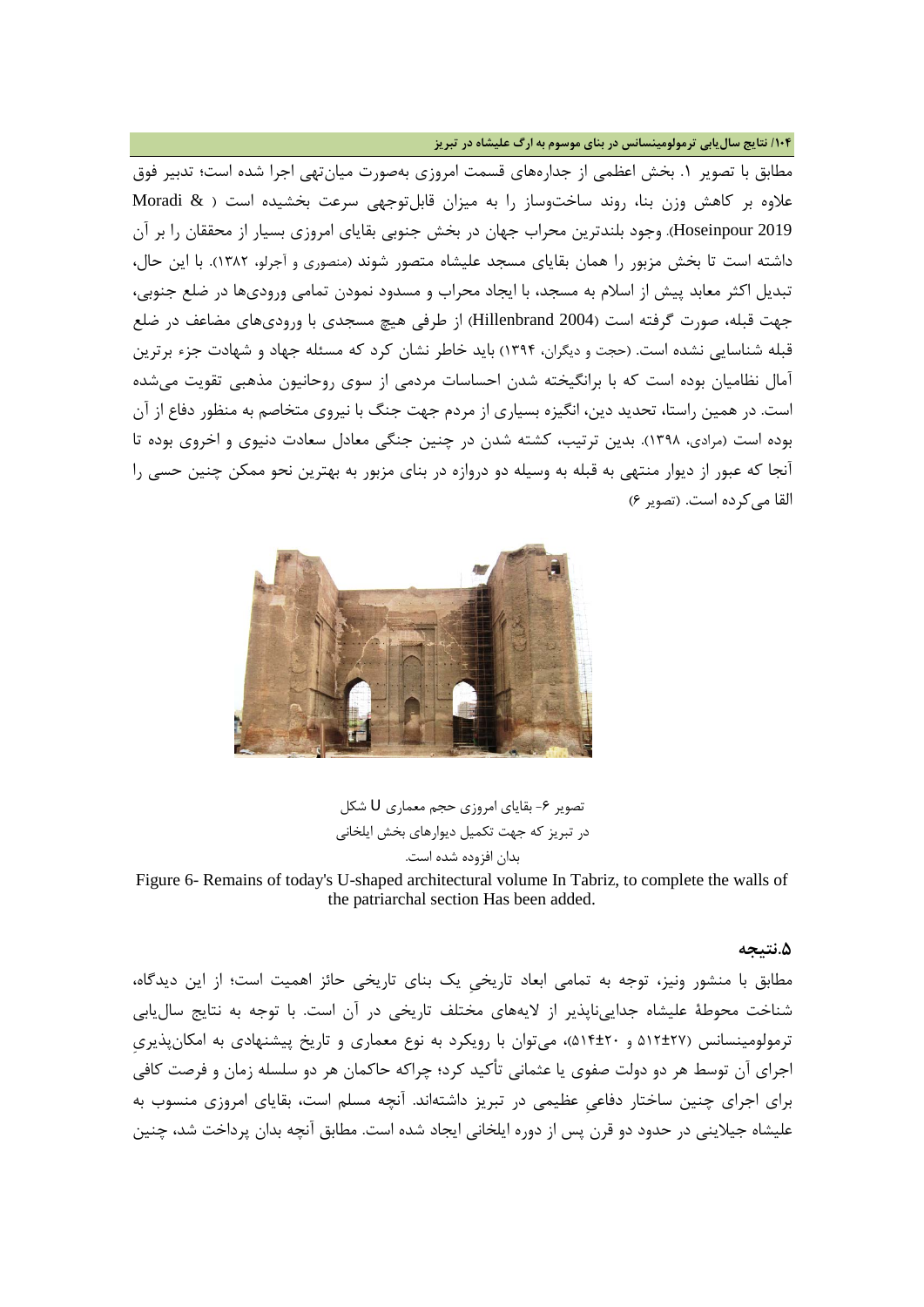به نظر میرسد که بقایاي معماري امروزي جهت مسدود کردن ضلع جنوبیِ بقایاي ایلخانی بخش شمالی ایجاد شده است و هیچ ارتباطی میان حجم معماری  ${\rm U}$  شکل و تاق معروف علیشاه وجود ندارد.

### **منابع**

آجرلو، بهرام، (1384). معماري آذربایجان در عصر اصلاحات غازانی، ماهنامه دیلماج، ش ،11 صص .27-20

بلر، شیلا و بلوم، جاناتان،(1387). هنر و معماري اسلامی (2). ترجمه یعقوب آژند، تهران، سازمان مطالعه و تدوین کتب علوم انسانی دانشگاهها.

پیرنیا، محمدکریم، (1387).سبکشناسی معماري ایرانی، تهران، سروش دانش.

- حجت، عیسی و دیگران، (1393). «راهیابی گنبدخانه به مساجد ایران؛ روایتی از گسست و پیوست فضا»، هنرهاي زیبا- معماري و  $(5)$ شهرسازي، ش ٢ (٣)، صص ٢١-٣١.
- سرفراز، علیاکبر، ( 1351). گزارش باستانشناسی در مجموعۀ علیشاه، تهران، مرکز اسناد پژوهشگاه میراث فرهنگی و گردشگري. مرادي، امین، (1398). «منزلگاههاي شمالغرب ایران»، تهران، پژوهشگاه علوم انسانی.
- منصوري، سید امیر و بهرام، آجرلو، (1382). «بازشناسی ارگ علیشاه تبریز و کاربرد اصلی آن». هنرهاي زیبا. 16 (16)، صص  $.64 - 0.87$

ویلبر، دونالد، (1365). معماري اسلامی ایران در دورة ایلخانان، ترجمۀ عبداالله فریار، تهران، علمی فرهنگی.

- Ajrlou, Bahram, 2005. Architecture of Azerbaijan in the Age of Ghazani Reforms, Dilmaj Monthly, Vol. 11, pp. 20-27. [in Persian].
- Blair, Sheila and Bloom, Jonathan, 1987. Islamic Art and Architecture (2). Translated by Yaghoub Azhand, Tehran, Organization for the Study and Compilation of University Humanities Books. [in Persian].
- Pirnia, Mohammad Karim, 2008. Stylistics of Iranian architecture, Tehran, Soroush Danesh. [in Persian].
- Hojjat, Isa and others, 2015. "Navigating the dome to the mosques of Iran; A Narrative of the Disruption and Attachment of Space", Fine Arts - Architecture and Urban Planning, Vol. 2 (3), pp. 21-31. [in Persian].
- Sarfaraz, Ali Akbar, 1973. Archaeological report in Alisha Complex, Tehran, Cultural Heritage and Tourism Research Center Documentation Center. [in Persian].
- Moradi, Amin, 2020. "Homes of Northwest Iran", Tehran, Institute of Humanities. [in Persian].
- Mansoori, Seyed Amir and Bahram, Ajrlou, 2003. "Recognition of Alisha Citadel of Tabriz and its main application". beautiful arts. 16 (16), pp. 57-68. [in Persian].
- Wilber, Donald, 1987. Islamic architecture of Iran in the Ilkhanate period, translated by Abdullah Faryar. Tehran, scientific and cultural. [in Persian].
- Chardin, Jean. 1686. Journal du voyage du chevalier Chardin en Perse et aux Indes Orientales par la Mer Noire et par la Colchide. (Travels of Sir John Chardin into Persia and East Indies and the country of Colchis) Paris: Daniel Horthemels.
- Chruscinska. Alica and others. 2014. Luminescence dating of bricks from the Gothic Saint James Church in Torun. Geochronometria 41(4): 352-360
- Giyasi, Jaafar. 1997. Me'mar XacəƏlişah Təbrizi: Dövrü & Yaradiciliği. Baku: Azerbaijan National Academy of Sciences.
- Grogler, N., Houtermans, F.G., Stauffer, H., 1906. Uber die datirung von Keramik und Ziegel duruch Thermolumineszenz. Helv. Phys. Acta 33, 595-596.
- Hillenbrand, R., 2004. Islamic Architecture: Form, Function, and Meaning. U.S: Columbia University Press.